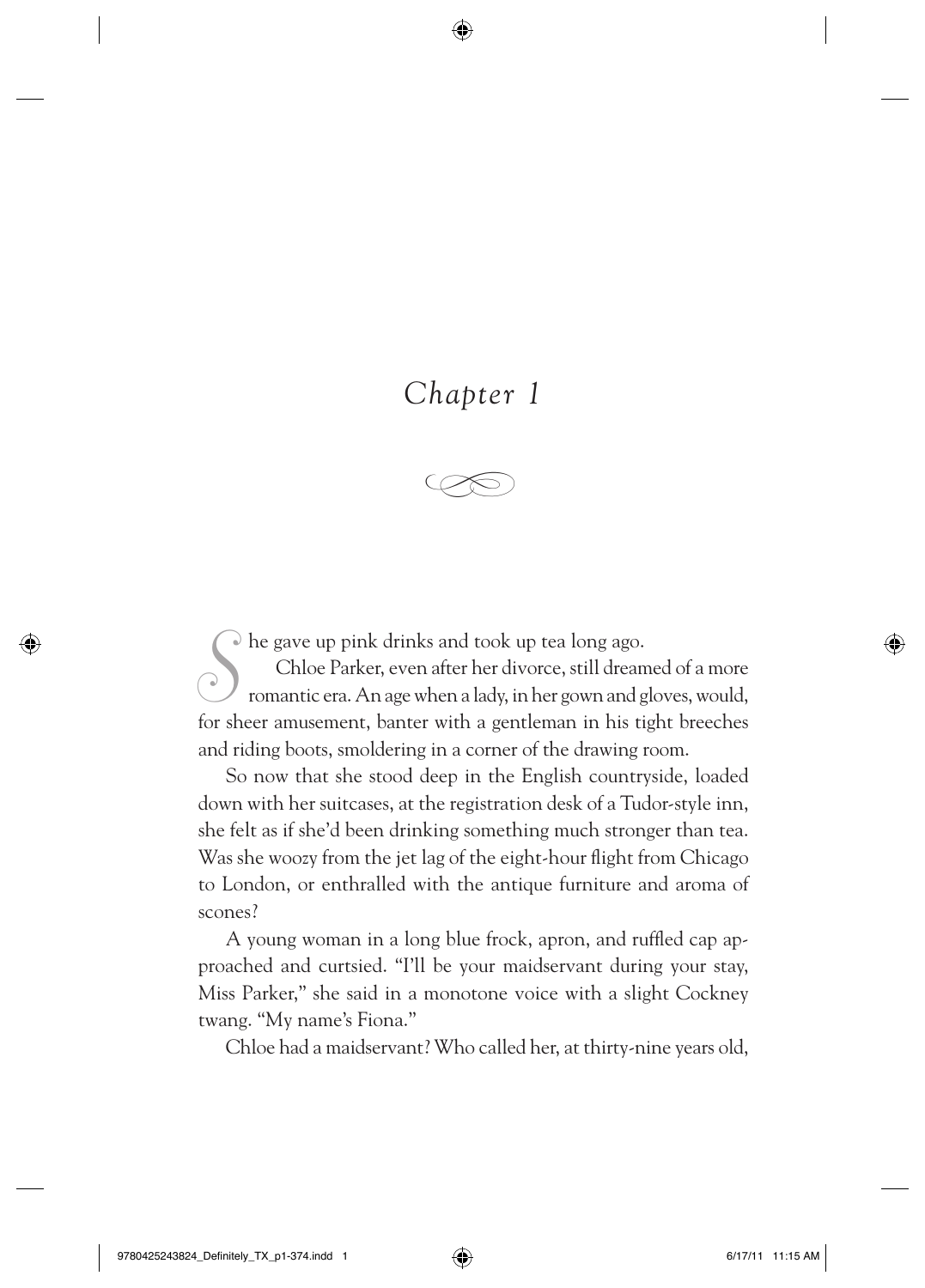# 2 **S** KAREN DOORNEBOS

a "miss" and curtsied? As Chloe's eight-year-old daughter, Abigail, would say, "This rocks."

⊕

"Pleased to meet you," Chloe said instead.

Fiona would be beautiful, were it not for the pierced hole in her pouty lower lip where her lip ring would be.

"Welcome to the set, Miss Parker," she said without a glimmer of a smile. "To Jane Austen's England. Or should I say Mr. Darcy's Derbyshire?"

Chloe would be happy to be welcomed to Mr. Darcy's pigpen, but that was beside the point.

Fiona looked Chloe over. "It looks as if you're almost dressed for the part."

Chloe wore lace-up boots, a long pencil skirt, and a poet blouse. She shopped at vintage and secondhand stores and most people noticed her quirky outfits.

Fiona took a skeleton key from behind the check-in desk. "Are you excited to join in our little charade?"

"This documentary's a dream come true for me! A chance to live in the year 1812 for three weeks? No computers, just gowns, balls, and tea parties. This is my Vegas, my—Brighton."

The ice between mistress and maidservant had been broken for a moment, because Fiona managed a half smile.

You wouldn't have to have read *Pride and Prejudice* like Chloe did at eleven years old to appreciate the magnitude of the moment. Mr. Darcy was her first love, although other Austen heroes soon followed, but Mr. Darcy loomed large in her heart for twenty-eight years—the longest relationship she'd ever had with any man, fictional or real.

She'd also never been abroad, and never to England, even though English blue blood ran thick on her mother's side and she surrounded herself with all things Austen and all things English, from BBC costume dramas to Cadbury chocolates. She had even named her daugh-

⇔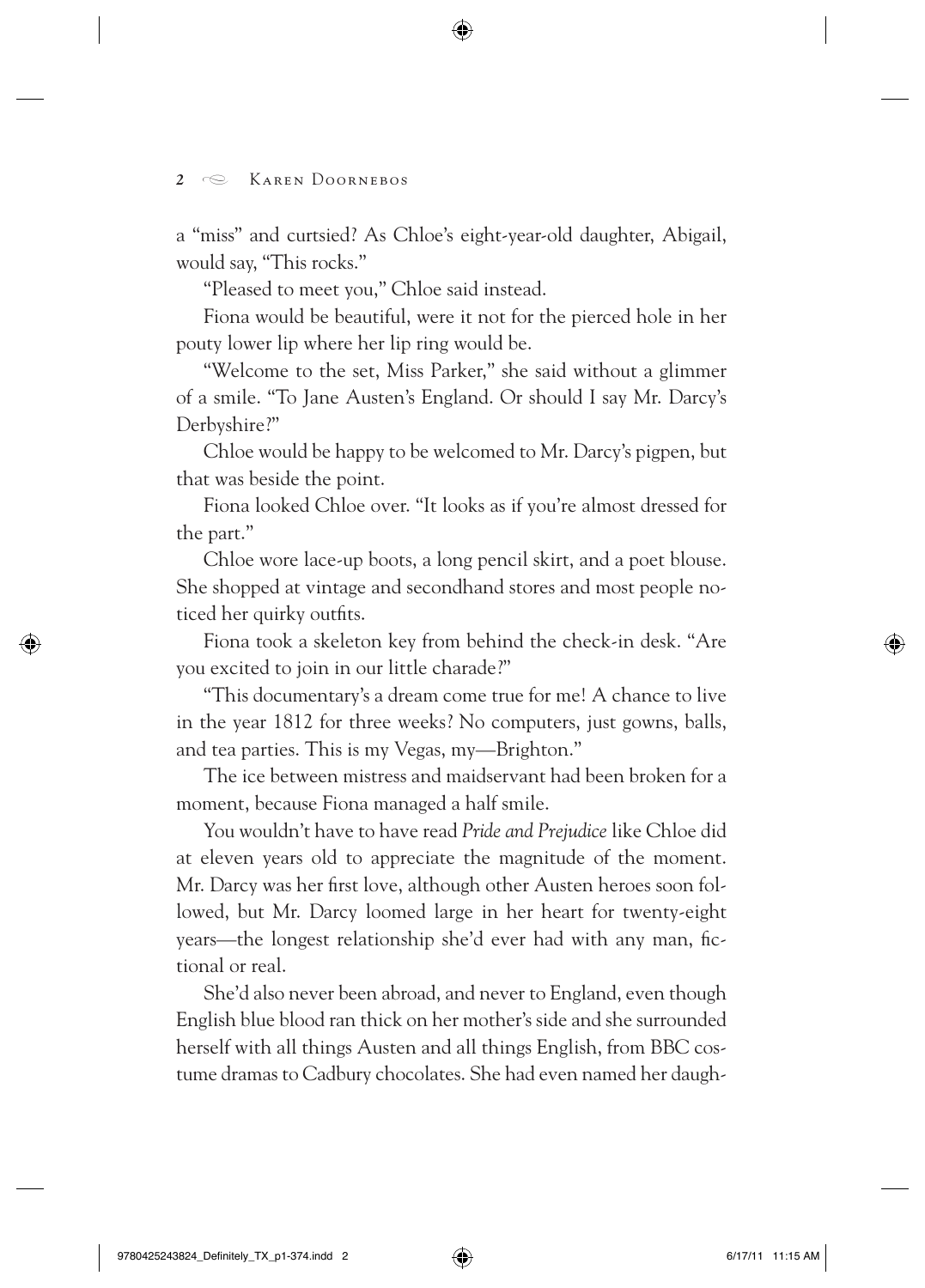ter Abigail so she could call her "Abby" after the famed English abbeys.

⊕

Abigail, though, didn't like to be called "Abby." She took hip-hop dance classes, programmed her own apps, shot her own YouTube videos, and even filmed and uploaded Chloe's audition video for this Regency documentary.

"With all the social networking, Twittering, e-mailing, and texting I'm supposed to be doing, I'm twenty-first-century weary and twenty-first-century challenged," Chloe told Fiona. "I can't wait to escape to the 1800s and slow things down for a while."

"Right." Fiona held out her waiflike arms toward Chloe's suitcases. "It's time to go upstairs and get dressed for your carriage ride to Bridesbridge Place, where you'll be staying. Might I take your baggage?" Her outstretched arm revealed a Celtic ring tattoo around her wrist.

It occurred to Chloe that Fiona might be a little miffed that she had been cast as a servant forced to wait on the likes of her. "No thanks, I have them."

"As you wish. Follow me, please." Fiona spun around and led Chloe to a narrow wooden staircase with steps smoothed from hundreds of years of wear, and Chloe couldn't help but imagine the people who must've walked the same path over time. It was fitting that her journey would start at an inn, as inns were the crossroads of early 1800s society, where rich and poor intermingled, horses were switched out, ladies could lunch in public, and trysts in various rooms changed destinies.

Chloe tried not to bang the plaster walls with her heavy bags.

She had baggage, that was for sure. An ex-husband, a stack of overdue bills, and a house facing foreclosure, all because her antique letterpress business was tanking. Nobody paid for their wedding invitations or anything to be letterpressed and handcrafted on one hundred percent cotton-rag paper anymore.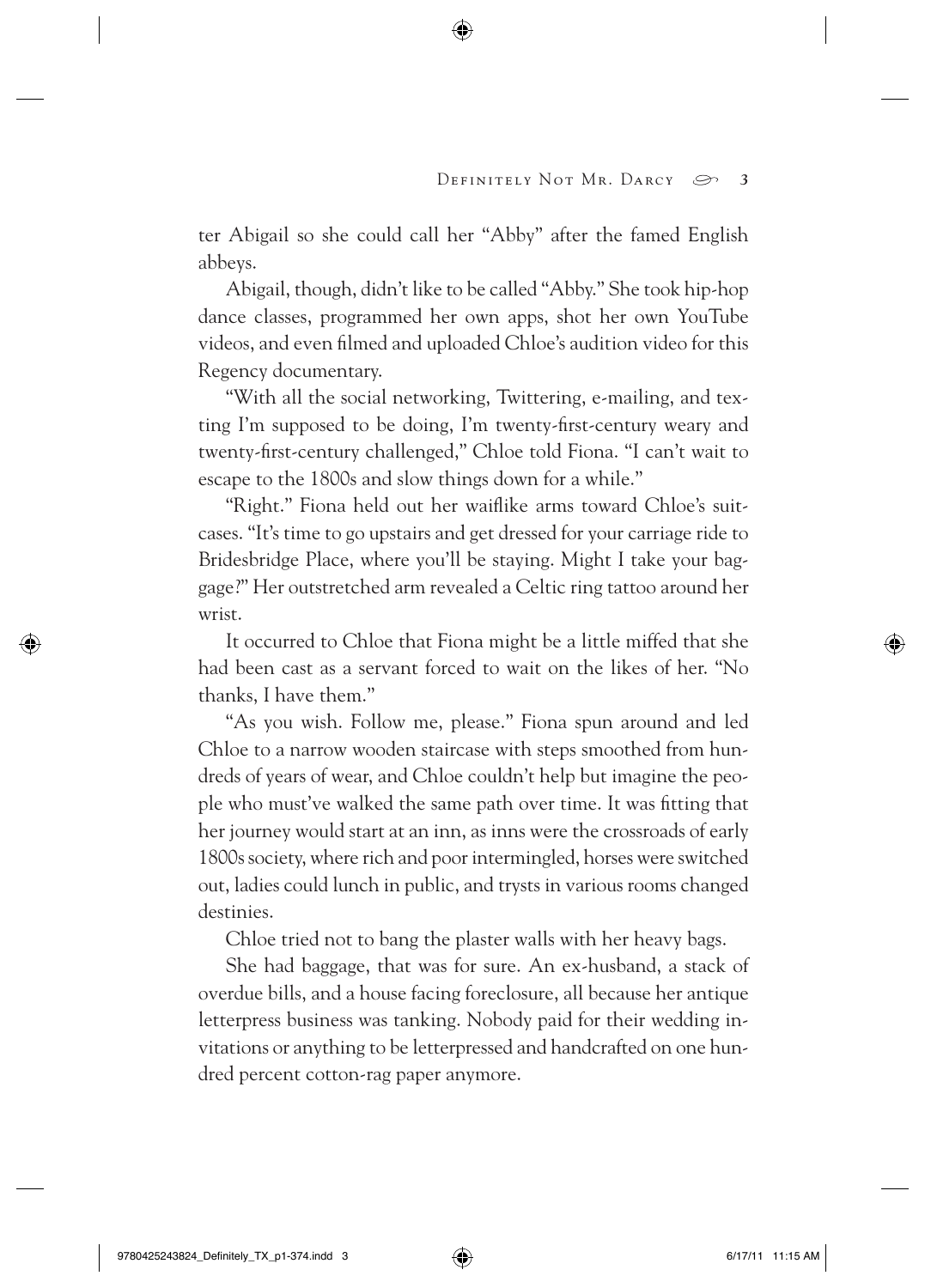### *<sup>4</sup>* Karen Doornebos

Letterpress was a dying art, another casualty of the digital age. The bank sent her threatening letters run off on cheap paper and laser-printed in Helvetica, the font she despised the most, because it was sans serif, overused, and, to her, it heralded the reign of the impersonal.

⊕

With Chloe's failing business, Abigail's entire world was in jeopardy. That brought Chloe here, first and foremost, to compete in this documentary, to put her knowledge of Austen novels to the test and win the \$100,000 prize. How else could she rally that kind of cash so quickly and generate PR for her business at the same time? Perhaps, though, even more than the cash, the documentary offered her one last chance at—everything.

Fiona looked down on Chloe from the top of the stairs. "How ever did you find out about our film project all the way from America?"

"Oh! The president of the Jane Austen Society of North America sent me the casting-call information. I'm a lifelong member and win so many of the Austen trivia contests, she thought of me right away. Once I won the audition, well, how could a lady refuse?"

Chloe might have been born two centuries too late, and in the wrong country no less, but now that she was in her ancestral England, everything was going to work out.

"Do you think you have what it takes to win the prize money?"

"Absolutely. All things Austen are a passion of mine, and that's why I decided to do this." If there was one thing she knew, it was Austen novels.

"What exactly do you intend to do with the money if you win?"

Chloe stopped on the stairs for a moment. "What do you mean 'if'?"

Fiona tapped her finger on her cheek and smirked.

"I fully intend to give as much of it as I can to charity." There. She made it to the second floor, where several closed wooden doors

 $\leftrightarrow$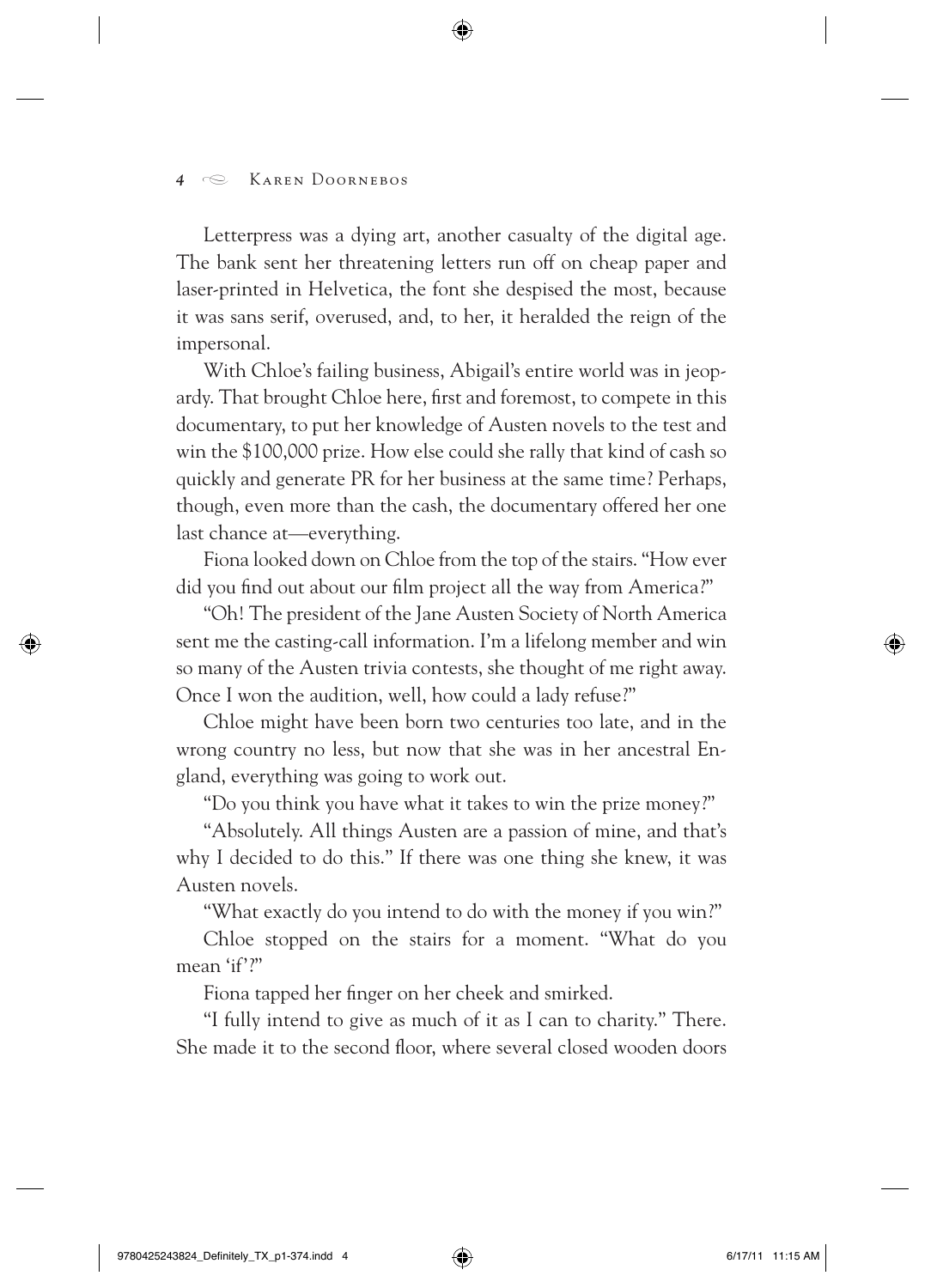radiated from the landing. "But only after I set aside enough money to secure my daughter's future."

⊕

Fiona stepped back. "Daughter? Are you *married*, Miss Parker?"

"Divorced. Four years ago."

Fiona raised an eyebrow and made a flourish toward a door that, once unlocked and opened, revealed, in a corner of the room, a white floor-length Regency gown hanging from a large three-paneled mahogany dressing screen. "Your gown."

"Wow." Chloe gasped, trying to imagine herself in the straight skirting, the small puff sleeves, and the revealing neckline. She thought they'd put her in something a little more—matronly.

"I didn't expect you'd have a daughter. How does she feel about her mum being so far off?"

Chloe hadn't worn such a low neckline in a while. "Um, she actually made her own plea on my audition video, that's how much she supports my being here."

They'd had so much fun filming, along with Chloe's only employee, Emma. They shot Chloe in a hand-sewn Regency gown, sitting in a horse carriage on Michigan Avenue, sipping coffee from a white paper cup and bemoaning the plight of a modern Janeite.

But somehow, Emma's interview questions led Chloe to a rant about men who text other women while on a date or tweet breakups, who think baseball hats are fashion, and who can give a blow-byblow account of any sporting event but are incapable of writing a love letter even if their last glimpse of the Super Bowl depended on it.

"I remember Abby said to me, 'You have to go, Mom. Who else owns a complete collection of the 'I Heart Mr. Darcy, Mr. Knightly, Mr. Tilney' blah, blah, blah coffee mugs?' She's staying with my parents, and even though they're on a fixed income, I'm sure they'll spoil her as best they can."

 $\leftrightarrow$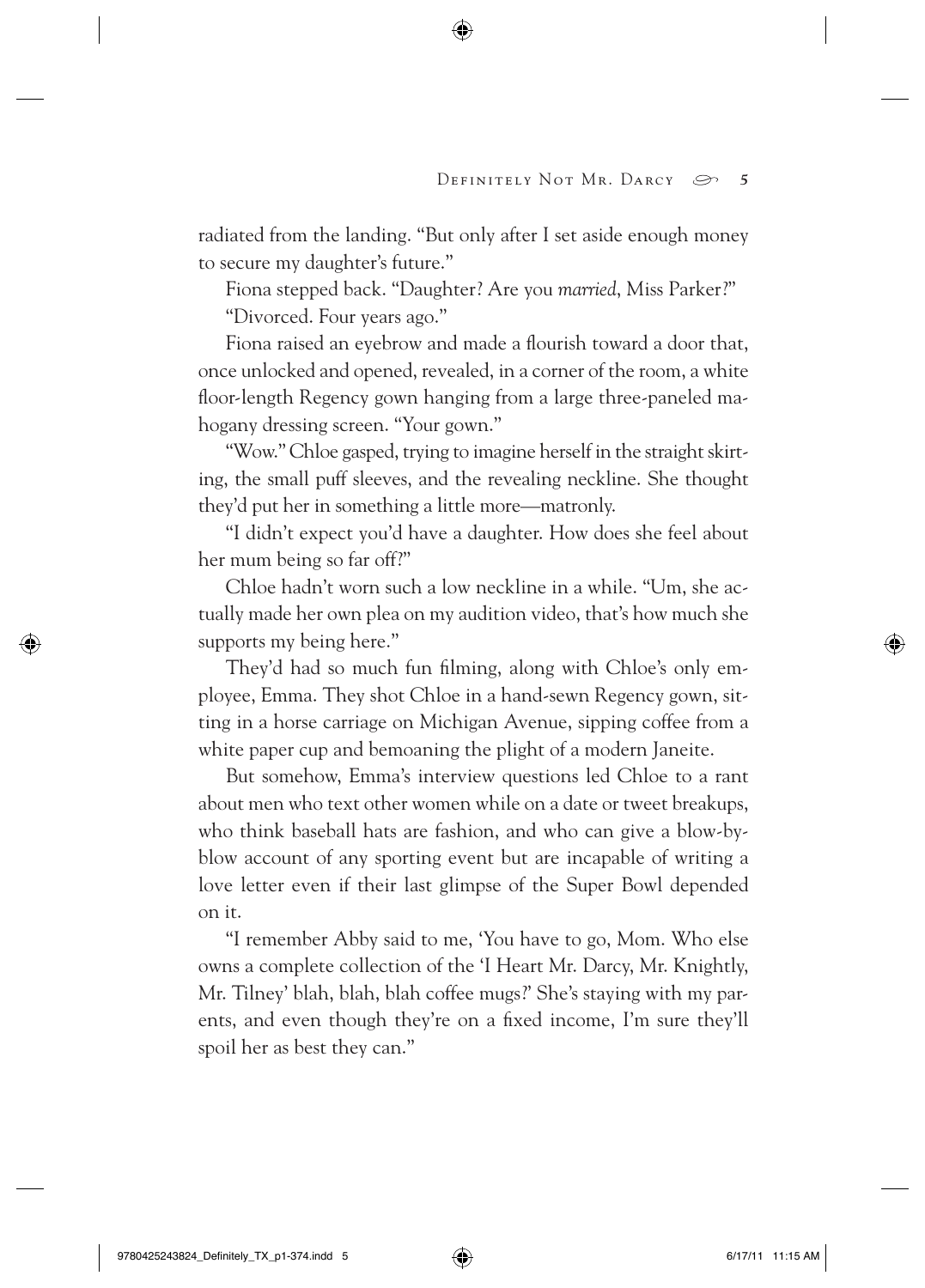# *<sup>6</sup>* Karen Doornebos

Fiona folded her arms. "What really brought you here, Miss Parker?" She blocked the door.

⊕

"I'm a huge Jane Austen fan, huge. But I'm here for the prize money, really. And the great PR this will bring my failing business. I'm facing bankruptcy. My ex-husband only contributes minimally, and Abigail's an advanced student, on the gifted track. I resolved a long time ago to give her the best education I could. You have no idea what it took to get her into her school, and if we have to move—"

Fiona didn't seem fazed.

"Look, I don't fit into the modern American world, but Abigail, she has an extremely bright future ahead of her. Sometimes I feel like 'Ma' from *Little House on the Prairie* with a daughter like her who's into all things futuristic and trendy. But I'd do anything for her. Anything."

"Does she know you're here just for the money?"

"I'm not here just for the money!"

"Then what else are you here for?"

"To ogle the young men in their buckskin breeches." Chloe winked.

Fiona smiled again.

⇔

"I'm here for the experience, of course! Although Abigail's under the grand delusion that I'm going to find my own Mr. So-and-So." Chloe laughed.

Fiona didn't. "And what do you think?"

The thought had crossed Chloe's mind, but, in true Regency fashion, she had repressed the idea, even after reading a sample bio they had sent her of a cast member, a certain Mr. Wrightman, a man who seemed great—Oxford-educated, an art, architecture, and travel buff—all interesting, except for that ridiculous stage name.

"You didn't come here to meet a man?" Fiona asked, confirming the vibe Chloe had picked up on.

⊕